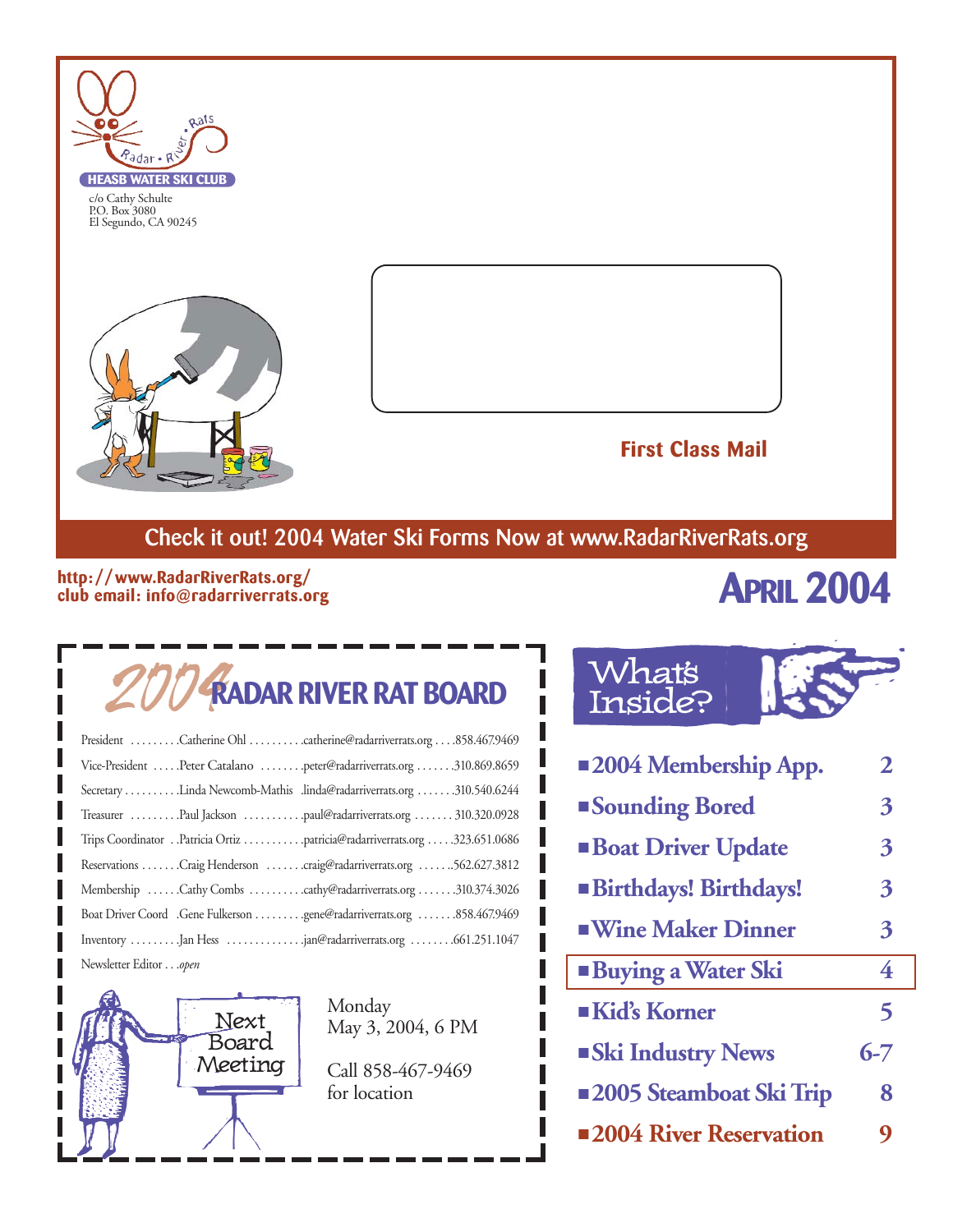# **2004 HEASB Water Ski Club Membership Application**

**Please, ONE application form per membership type (Individual or Family)**

| Name(s):                                                                                                |                 |  |  |
|---------------------------------------------------------------------------------------------------------|-----------------|--|--|
| E-Mail Address: **                                                                                      | Business Ph: () |  |  |
| Birthday (Mo/Day):                                                                                      |                 |  |  |
|                                                                                                         |                 |  |  |
|                                                                                                         |                 |  |  |
| ** Note — Email will be the tool used for most of our communication with members. Please print clearly. |                 |  |  |
|                                                                                                         |                 |  |  |

The membership year is from April 1 through March 31.

Please check (ONE only) the type of membership that applies to you:

\_\_\_\_\$30.00 **Single Membership**

*\_\_\_\_ Deduct \$10 from your Single Membership if you supply a valid email address for electronic newsletters*

\_\_\_\_\$70.00 **Family Membership** (three or more skiers at same address and includes skiing kids under 18)

*\_\_\_\_ Deduct \$20 from your Family Membership if you supply a valid email address for electronic newsletters*

**There is no membership fee for a non-skiing child under the age of 12. However, ALL skiers must be members, regardless of age.**

#### **Submit application with your check payable to HEASB WATER SKI CLUB by mail to: Cathy Combs, P.O. Box 3080, El Segundo, CA 90245**

This form must be sent to Cathy. DO NOT send this application with your trip reservation or both will be returned, which will affect your trip reservation.

| We are always looking for volunteers. I may be interested in helping run the club: Yes ________. |  |
|--------------------------------------------------------------------------------------------------|--|
| I would like to volunteer / suggest / comment:                                                   |  |

WAIVER: I hereby, for myself, my heirs, executors and administrators waive and release any and all rights and claims I may have against HEASB Water Ski Club, Radar River Rats, Raytheon Employee Association (EA) or its representatives, agents, or board members of any and all injuries. The Raytheon Employee Association (EA) is a non-profit organization that has no association with Hughes Aircraft Company, Raytheon Systems Co., or Boeing.

| $\sim$<br>1gnature<br>$\mathbf{v}_{\mathbf{H}}$ | Date |
|-------------------------------------------------|------|
| r.<br>ignature<br>$\mathbf{u}$                  | Date |

Revised 04/04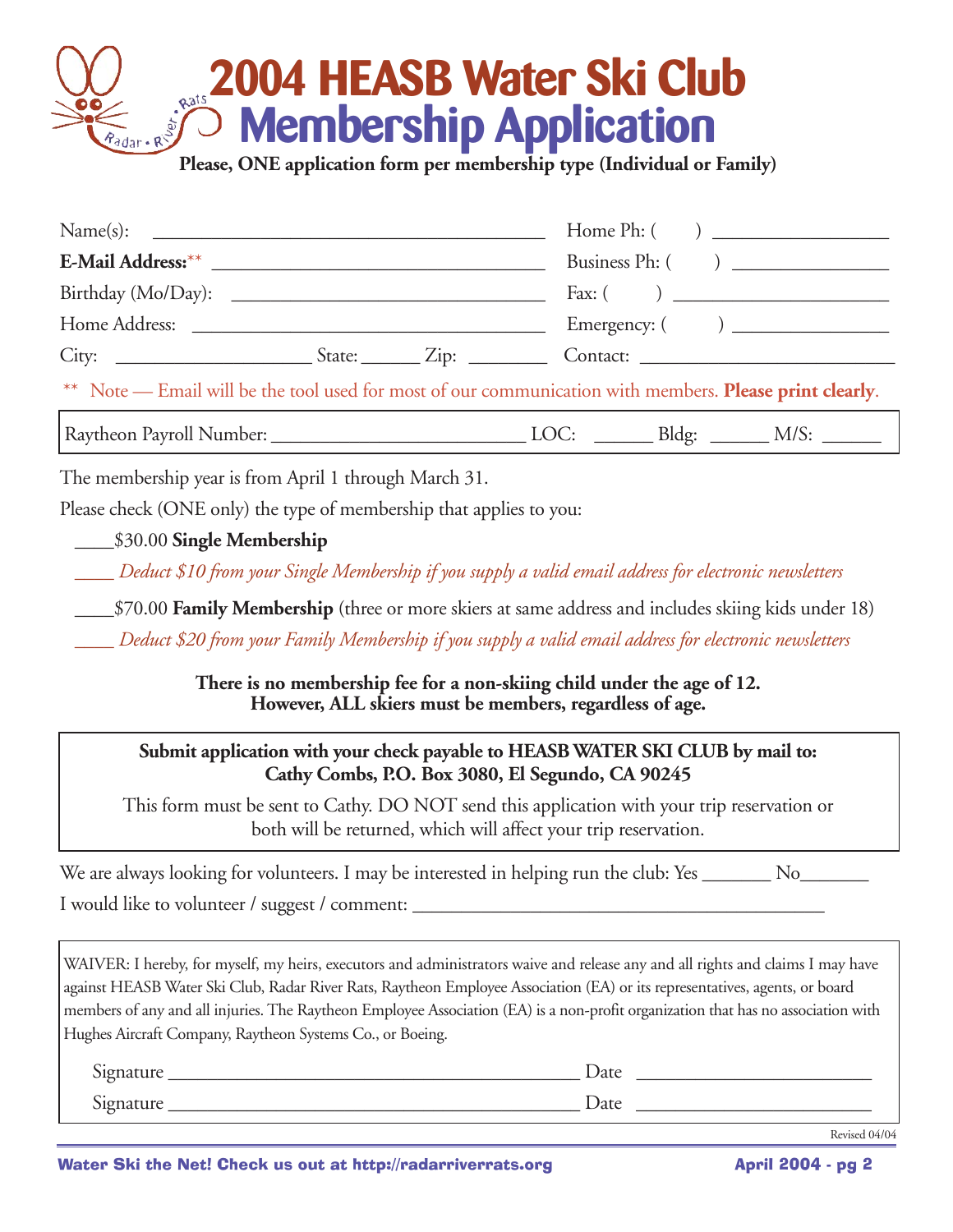

*by Catherine Ohl*

#### **Elections—**

The results are in. Thanks to everyone who voted. Please join me in welcoming your new board. We've had a number of new people step forward this year. **Peter Catalano** is your new VP. **Jan Hess** has volunteered to do the inventory and **Craig Henderson** has asked to take over Reservations.

> **Catherine Ohl** President<br> **Peter Catalano** Vice-President **Peter Catalano Linda Newcomb-Mathis** Secretary **Paul Jackson** Treasurer **Cathy Combs** Membership **Patricia Ortiz** Trips Coordinator<br> **Craig Henderson** Reservations **Craig Henderson**<br>Gene Fulkerson **Gene Fulkerson** Boat Coordinator<br> **Ian Hess** Inventory

**Inventory** 

This Club would not exist without the hard work of your dedicated board members. The club really depends on the behind-the-scenes work of the board members to make our trips fun and problem free BUT we can always use some new faces and extra pairs of hands.

Remember, we **ask that everyone** lend a hand at the river as it makes our trips more fun and relaxing for everyone. If you'd like get more involved in the running of the club, join us at one of our monthly meetings on the first Monday of every month at 6 PM at a board members home. We try to make these meetings fun while finalizing the details for future trips.

#### **2004 Trip Price—**

The first job of the new board was to evaluate the financial status of our trips last year. We spent more than we brought in due to some equipment purchases— the coffee pot, microwave, table, skis, blender, etc. We also anticipate higher gas prices this year. So in the spirit of hoping that we break even, we have increased the skier fee by \$5 to \$94 and the nonskier fee by \$3 to \$45. The kids price remains the same.

#### **2004 Trips—**

Our trip dates are all set with the first trip being June 4-6, 2004. Make your reservation today. With all the snow fall this winter, it should be fabulous summer on the river. I look forward to skiing with you all at the River. Ski you there. ■



# **Boat Driver UPDATE**

*by Gene Fulkerson*

Returning boat drivers are **Catherine Ohl, Paul Jackson** and **Mark Mathis. Jim Hess** will fill in when needed and continue to provide rides to

the kids when they are in the mood.



It looks like we may be welcom-

ing two new boat drivers this season. **Craig Henderson** has a new boat and for sure will be joining us. **Peter Catalano** is in the process of buying a boat.

I've recently emailed the welcome packages to our current boat driver queue. I would appreciate if you could return

those forms as soon as possible. If you didn't receive your package, please contact me and I will snail mail you a copy. ■

# **HAPPY BIRTH**

**April** Jim Hess 4/4 Scott Oishi 4/9 Fred Rupp 4/30

## **WINE MAKER DINNER**

### **Saturday, September 18, 2004, 5 PM**

10818 Viacha Dr, San Diego, CA



YES, please sign me up for the Wine Maker Dinner!

Sorry I won't be able to attend the Wine Maker Dinner. Here's my Tax Deductible contribution (any amount) for the Jimmie Heuga Center for MS.

#### **For Information,**

- Call Gene or Catherine at 858-467-9469

**\$60**

#### **Send Check (payable to Jimmie Heuga Center)**

**-** Gene Fulkerson at 10818 Viacha Dr., San Diego, CA 92124-3421

#### **Thanks for your support in the flight against MS!**

100% of proceeds to benefit Jimmie Heuga Center for MS! *(note: Since this is for charity, there will be no refunds.*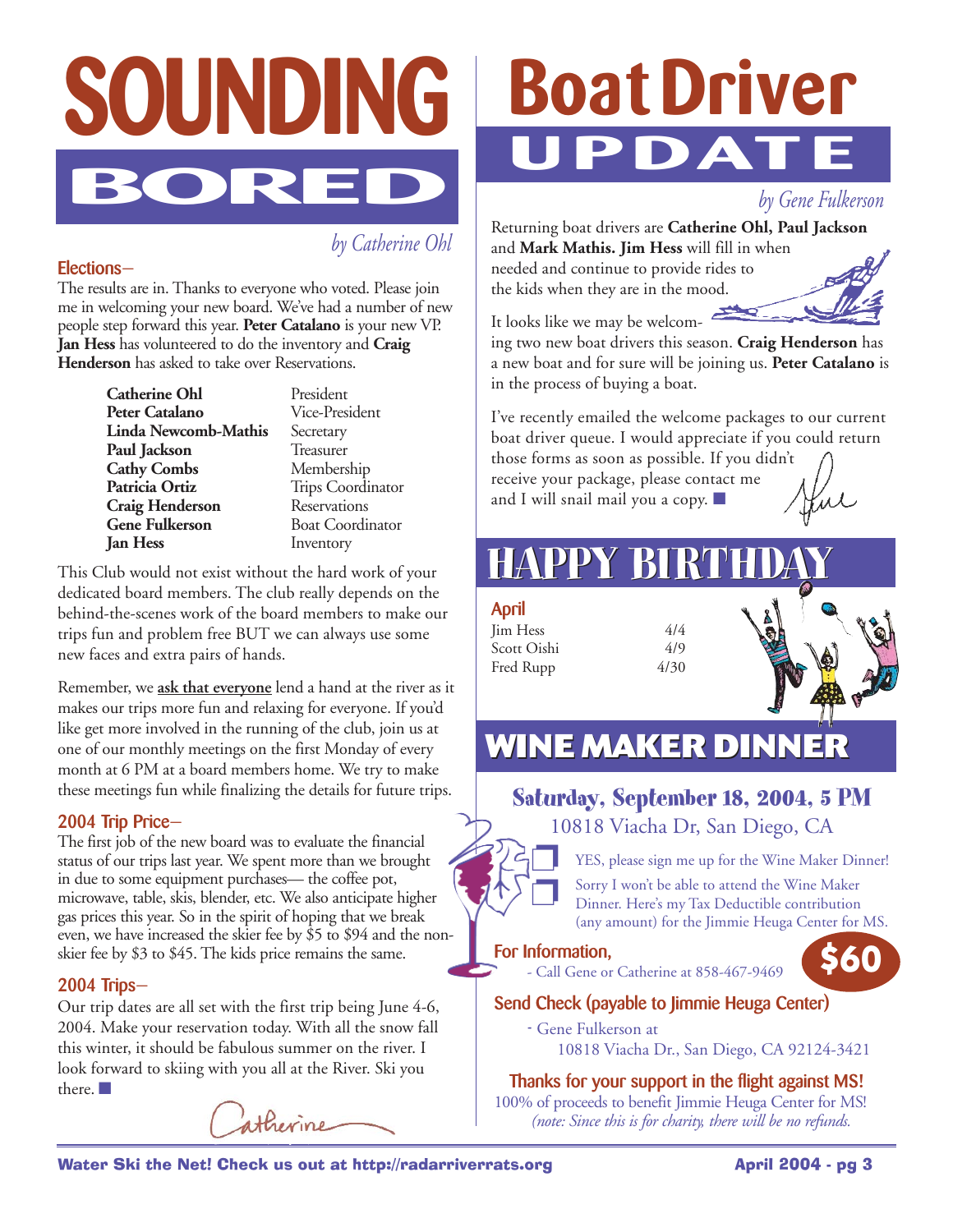# Buying a Water Ski

Modern water skis are manufactured out of fiberglass or fiberglass/graphite composites for better durability and waterproofing. The type of ski design you buy depends on what type of skiing you will be doing.

The **narrow tunnel** works best for skiers who tend to ski standing straight up or with their weight on the back of the ski. The bottom is partially concave and the ski itself is rather wide. The **concave bottom** is designed for skiers who ski with their knees very bent and their weight forward. This ski improves turning ability and maneuverability.

The **Fin** is located on the bottom of each ski and used to make turning, slowing down, and maneuvering easier.

The edge of all skis are **beveled** in different amounts. A sharper edge lets you go faster but is more difficult to control because it is easier to catch an edge and wipe out. A more rounded edge is easier to control but it is less sharp on turns

The **Rocker** is the measurement of the curve on the bottom of the ski. The greater the rocker, the more the ski will turn but the less it will accelerate.

**Flex** is the measurement of stiffness in a ski. The stiffer the ski (lower flex), the faster you can go but the more difficult it is to turn. The more flex a ski has, the easier it is to turn but the slower you will ski when going straight.

**Length** is an important consideration when buying a ski. Beginners should choose a longer ski that gives them better control but does not go as fast. More advanced skiers should purchase shorter skis, which go faster but are more difficult to control. The size ski you choose depends largely on your weight. If you are on the borderline, choose the length that fits your skiing style.

- o Children weighing 30-80 pounds should choose a ski 40-52" long.
- o Young adults/women weighing 80-150 pounds should choose a ski 65-66" long.
- o Adults weighing 150-200 pounds should choose a ski 67-68" long.
- o Adults weighing over 200 pounds should choose a ski 69-72" long.

Ski **bindings** are what hold your feet to the ski. Double booted bindings hold your feet in place much better but are not as convenient to put on and take off. Rear toe piece and adjustable bindings are easier to get up on but do not give you as good a feel for the ski.

Our advice to you— Rent before you buy. ■

# **Summer Points Schedule**

Ever since they put hook ups on the points at Park Moabi, we've had trouble scheduling Point 7 on a regular basis. Below is the schedule of the points we have to date. We are waited-listed for Point 7 on the trips were where are some place else. Keep this reference handy and be sure to double check the point assignment when Patricia calls you with your carpool assignments.

| June $4-5$         | Point 7  | June 18-19 Point 7 |                         |
|--------------------|----------|--------------------|-------------------------|
| July 9-10          | Point 13 | July 23-24         | Point 9                 |
| Aug 6-7            | Point 13 | Aug 20-21          | Point 3                 |
| Sept 10-11 Point 7 |          | Sept 24-25         | Point 10                |
| Oct 8-9            | Point 4  | Oct 22-23          | Point $10 \blacksquare$ |
|                    |          |                    |                         |



5701 W. Century Blvd. 9101 S. Sepulveda Blvd.

**Membership Has Its Advantages**

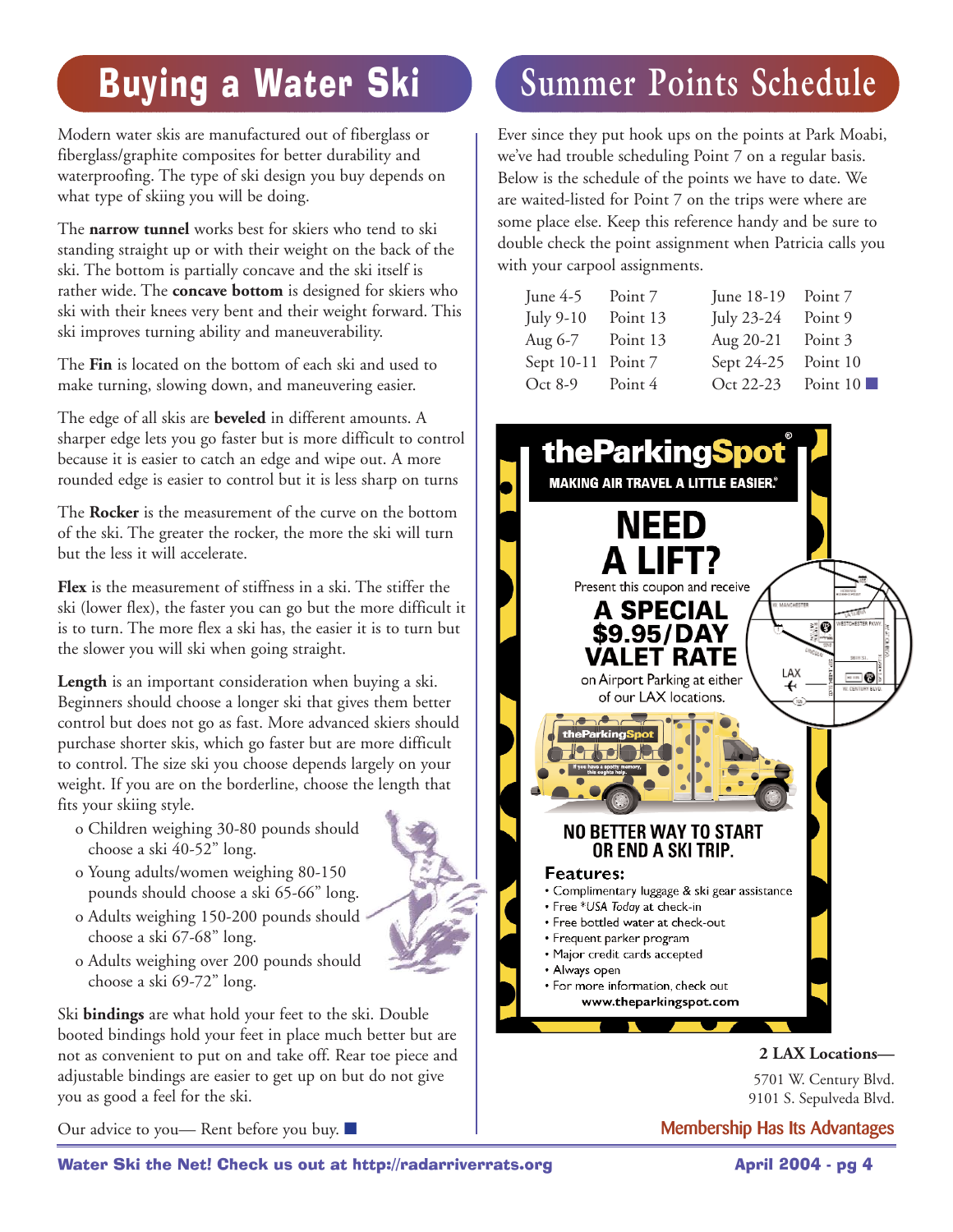# KID'S KORNER **4 kids & grandkids**

#### **Snow Monsters—**

Have your kids visit the Snow Monsters web site. It offers a fun, entertaining, and educational experience for kids of all ages.

http://www.snowmonsters.com/

#### **Kids Ski Free—**

Kids age 6-13 ski free at **Winter Park** Resort January 5 through March 9, 2004. For every paying adult, a child gets a free lift ticket and lodging (if staying in the same room as the adult) if the reservation is booked through Winter Park Central Reservations at 800.975.8892.

There is a three-night minimum for this package.

#### **The Canyons Kids Clinics—**

**The Canyons** offers ski clinics for ages 2-12, indoor and outdoor daycare with plenty of activities to make your kids happy. Making your vacation happier!

#### **New Ski Laws for Italy—**

A new law for the ski and board industry in Italy will come into force on January 1, 2005.

The most controversial element in the new law will probably be a requirement that helmets are compulsory for all children up to 14 years of age — with fines from 30 to 150 Euros (\$40-\$200) for transgressions.

#### **Kids & Helmets—**

Buying a ski helmet that fits your child properly helps reduce serious injuries while skiing or boarding. New models offer "room to grow" with removable padding.

Some ski areas have kids ski helmets available for daily rental for as low as \$5 and a few areas have recently made new rules for kids wearing helmets in ski school, so check before you go.

#### **Kids Boeri Helmet—**

The Boeri Apollo Kids Ski and Snowboard Helmet was newly developed this

season specifically for the growing young skier or snowboarder. This children's helmet has a full shell, free flow venting, and jaw piece compatibility.

The newest feature exclusive to the Apollo child's helmet is the Boeri "Microplast Precision Helmet Sizing" System (MPHS™). This room-to-grow feature works by strategically placing pads into recessed zones of the helmet, creating a snug fit while allowing the pads to be removed, relocated and attached selectively.

All Boeri Ranger helmets have a goggle retention strap on the back.

#### **Star Kids—**

There's no better place than **Silver Star** for kids to improve their skiing or boarding skills, whether they're new to the sport or already at a more advanced level.

The Children's Centre at Silver Star is like a spa for young children. They are coddled and encouraged by hand picked instructors who were obviously dealt an extra hand in patience with children.

#### **Kid's Fly Free—**

Destination ski resorts that rely primarily on fly-in visitors are offering more discounts than usual this winter.

**Steamboat**, the innovator of Kids Fly Free in the skiing industry, is offering an incredible deal — kids ages 12 and under can Fly Free to Steamboat with a parent purchase.

**Vail** is offering a Kids Fly Free deal with American Airlines. ■









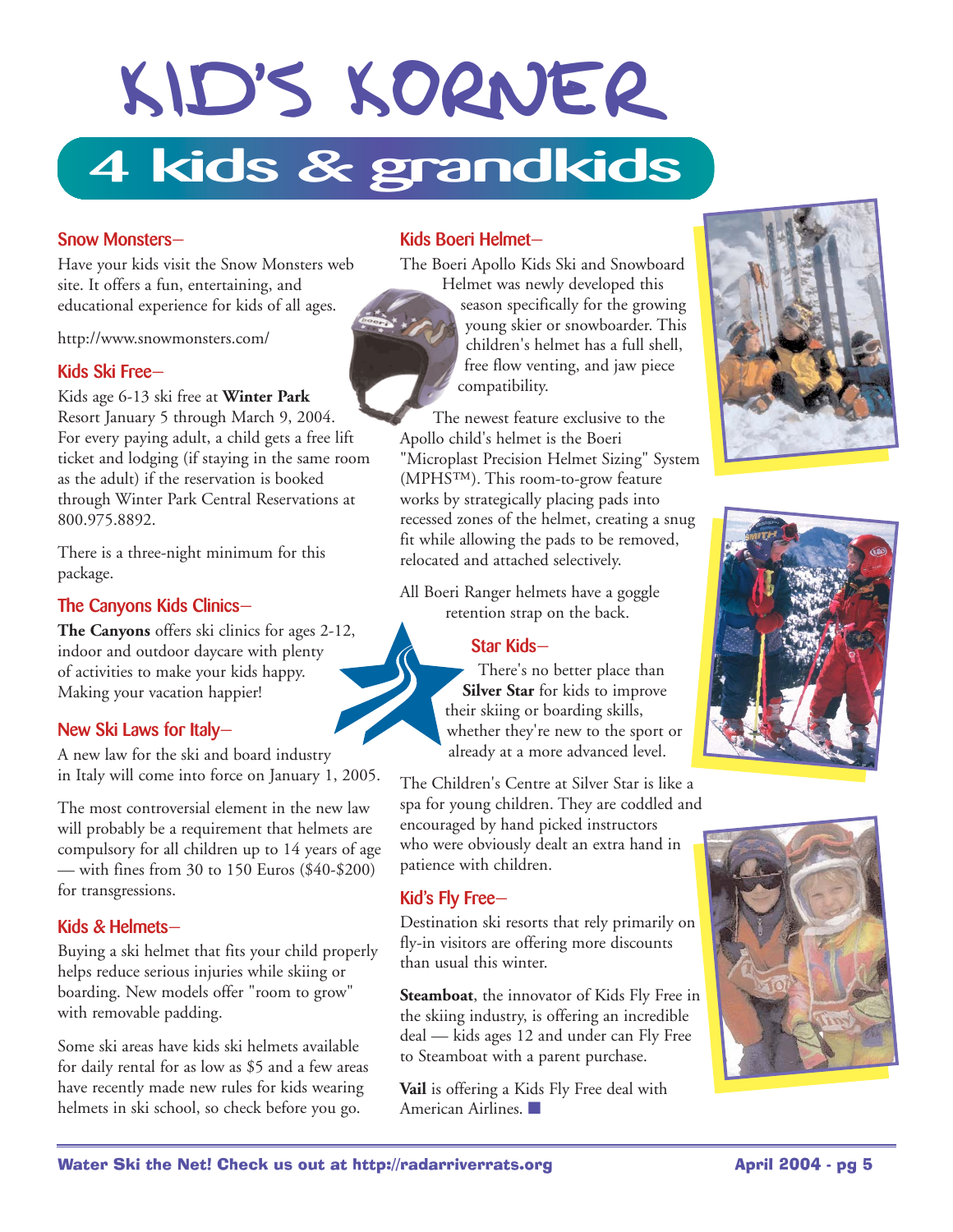## JUTS & BOLTS



#### **Mammoth Club Appreciation Weekend—**

Don't miss this season's best party — Ski Club Appreciation Weekend at Mammoth Mountain, April 23- 25, 2004. There will be the usual

parties and fun. Be sure to mark this date on your calendars. For more information contact **Catherine Ohl** at 858.467.9469 or ohl@acatmeowz.com.

#### **Discounts at National Ski Council Federation—**

Go to www.skifederation.org. Click on "Members Only". Use the following to find all kinds of great discounts.

User Name **skigroup** Password **24councils**



#### **40th Anniversary Celebration—**

**Billy Kidd, Jimmie Heuga** and coach **Bob Beattie** celebrated America's men first Olympic Medals on February 8, 2004 at Steamboat, CO. This was also the  $40<sup>th</sup>$  anniversary of the winning their medals in Innsbruck, Austria. They skied from the top of Buddy's Run, named for their friend and teammate **Buddy Werner**. Billy & Jimmie are pictured above at the top of Buddy's Run next to his bust.■

# **GOTHistory**



LA Council of Ski Clubs presents

**2005 FWSA 75t h Anniversary** *June 9-12, 2005* **The Westin Long Beach** 333 East Ocean Blvd., Long Beach 562.436.3000

The Los Angeles Council is already hard at work planning the 75<sup>th</sup> Anniversary of the Far West Ski Association at the 2005 FWSA Convention to be held at the Westin Long Beach on June 9-12, 2005.

This Convention will be a bit different in that it will feature a significant historical event that runs concurrently with the normal convention business.

Changes to the convention will be the addition of a Ski History Exhibit that will be on display Friday night through Saturday night. On Saturday, we expect that all normal business activities will be finished by lunch to allow for an afternoon full of ski history with multi-media presentations, discussion groups, and a reunion reception.

The scope of the history presentations and exhibits will depend largely on the clubs, resorts, museums, and our guest speakers. We already have soft commitments from a number of National Ski Museums and Ski Resorts to display their history.

We would like the clubs to start thinking about presenting their history. We are in the process of defining a standard for displays. For more information, please contact **John James** at jsjxcski@sbcglobal.net.

#### *Reservations at the Westin*

- \$129 before May 15, 2005
- Call 800-228-3000, say you're with Far West Ski Association
- Visit **www.2005FWSACelebration.org**
- Room rate available 3 days before/after event ■

Reserve Room Today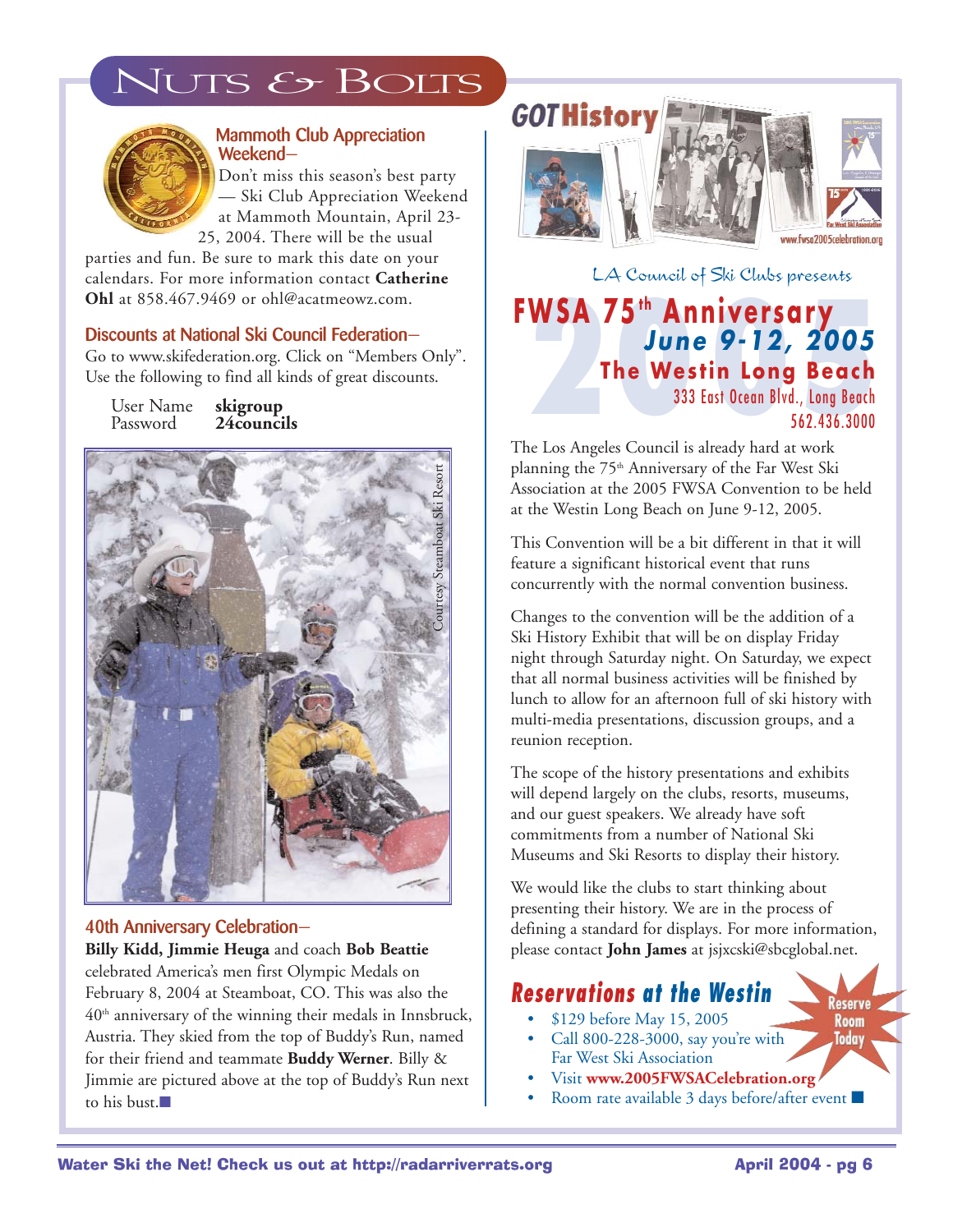## **PUBLIC AFFAIRS**

#### **The Skiing Govenator—**

It may be good news for the sport of skiing that newly elected Governor **Arnold Schwarzenegger** of

California has been an avid skier since he grew up in Austria. The governor has a third home in Sun Valley that's almost as big as the Sun Valley Lodge. Arnold has always been a celebrity citizen in town.

"Arnold's Run" on Sun Valley's Mt. Baldy is named after him.

#### **Bode Miller on Top—**

**Bode Miller** missed a huge chance to build his World Cup points lead recently when he missed a gate in the first slalom run but he held onto his No. 1 spot when Austrian **Beni Raich** fell on his second run.

Miller won a giant slalom to reclaim the overall and giant slalom

points leadership. With **Hermann Maier** of Austria, Miller's top challenger, only eight points back and not skiing slalom, it was a major missed opportunity. There are only six races remaining— four of them are downhills and super Gs, where Maier excels.

#### **SIA Show Sets Positive Tone—**

SnowSports Industries America (SIA)

wrapped up one of its more successful shows.

While there was little in the way of the shock and awe factor, buyers liked what they saw. The general feeling was that this year's refinements were making a lot of good stuff even better.

Atomic introduced an electronic binding system with a

computer chip that monitors adjustments.

#### *by Catherine Ohl*

Bogner came out with a super hightech, retro-looking \$3,000 ski suit.

There is a proliferation of ski/binding systems in the \$1,000 range, prompting some dealers to question whether these products are outpricing the market, which still seems to favor skis in the \$400 range.

Boots continue to emphasize comfort along with performance.

Boa lacing systems were seen on many snowboard boots, while combo strap/step-in binding systems are trying to bridge the gap between ease of use and performance.

Some pretty diverse apparel trends were apparent, and many companies seemed to pick up on them simultaneously. The military look, bright colors — pink and neon in particular — plaids, fur trim, faux fur, suede, softshell, quilting, leather, retro and technical backcountry looks were all in evidence. ■

#### **Cycling/Stepper/Climber —**

These will build leg strength and increase aerobic fitness.

#### **Squats—**

Keep your back straight. Try not to arch your back as you come up, and use only your thighs to push you up. Do not go down beyond the point where your knees are bent at 90°.

#### **Leg Press—**

Keep your back flat against the bench. Again do not arch your back and try not to

use your hip for extra leverage. Use only your thighs.

#### **Leg Curls—**

Keep this slow and put as much, if not more effort into the downward movement as the upward. Do not let the

legs drop on the way down. Move the legs back down in a slow and controlled manner.

#### **Chest, lats, shoulders, and upper back—**

It is possible to work most of the upper body muscle groups using just a few exercises. straight-arm chin-ups, dips, lying pull-ups, and free incline presses. The majority of upper body exercise will also exercise your arms, so you will be killing 2 muscles with 1 exercise.

#### **Lying pull-ups—**

For this you will need a fixed bar. You should be able to have your feet on the ground, hold the bar with straight arms and have your shoulders clear of the ground. Now pull up slowly until your chin reaches the bar. Other exercises that can be used include lat pull downs, peck-deck, fixed bench press, seated rows. ■

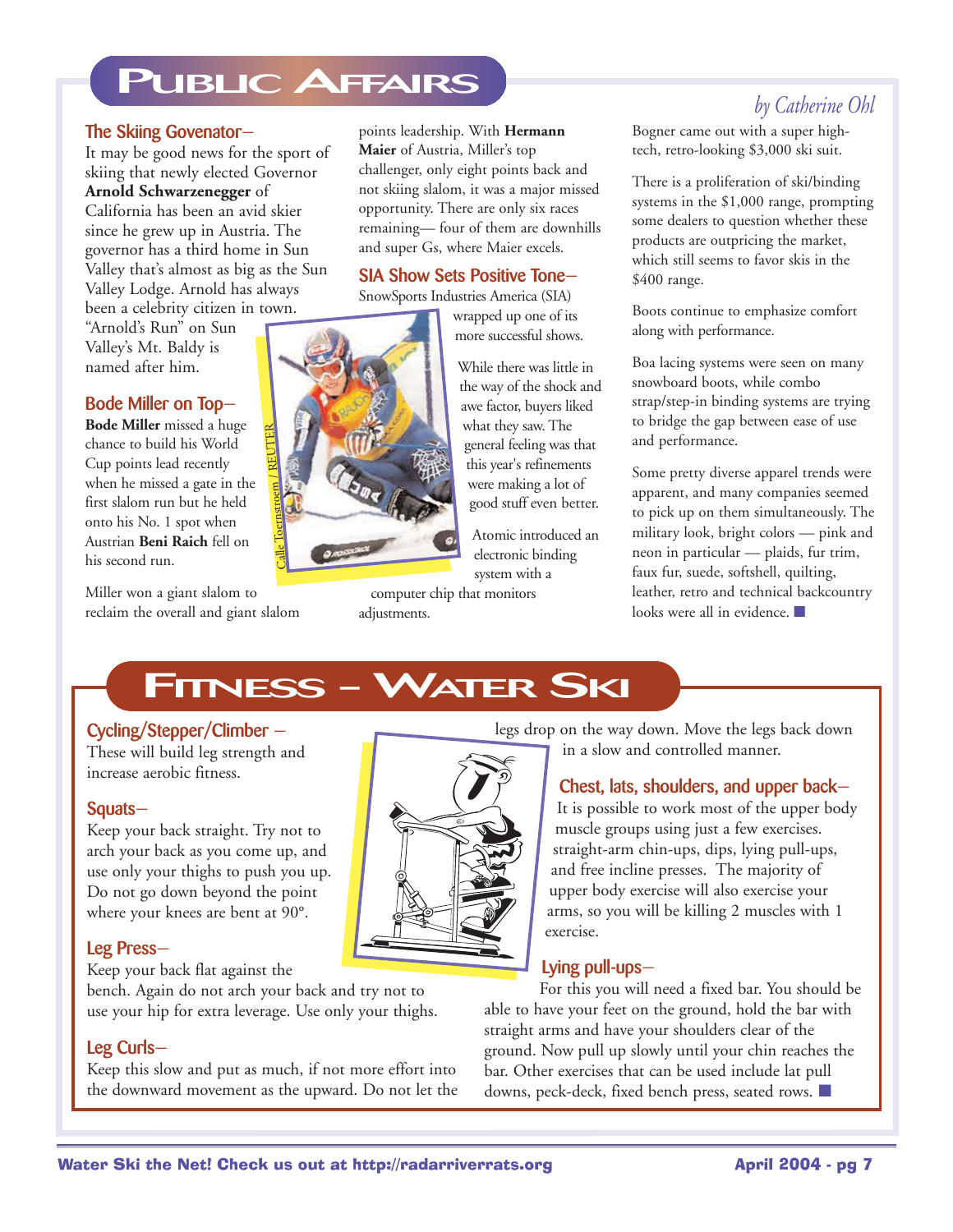LA Council is going to

# **Steam** February 5-12, 2005



# $5899 + \text{air}$

CST 2038064-40

#### **Package to Include—**

- Round Trip Air to Hayden
- Round Trip Ground Transfer from Hayden
- Seven Nights Lodging [dbl. occ.] Thunderhead Ski-in/Ski-out for \$899 + air The Grand Summit for \$1199 + air
- Five of Six Day Lift Ticket
- Welcome Reception
- Mountain Picnic
- 2 NASTAR Races (4 runs total)
- Farewell Banquet & Dance
- Ski Week Souvenir Pin
- All Taxes & Service Charges

#### **For Information—**

- Contact Gene Fulkerson at 858-467-9469
- Send \$200 deposit payable to Pacific Rim 10818 Viacha Dr., San Diego, CA 92124



#### **Steamboat Stats**

| <b>Base</b>            | 6,900 feet       |
|------------------------|------------------|
| Summit                 | 10,568 feet      |
| <b>Vertical</b>        | 3,668 feet       |
| Acres                  | 2,939 acres      |
| 142 Trails             | $65+$ miles      |
| <b>Longest Run</b>     | $3+$ miles       |
| Terrain                | 13% Beginner     |
|                        | 56% Intermediate |
|                        | 31% Advanced     |
| <b>Annual Snowfall</b> | 33               |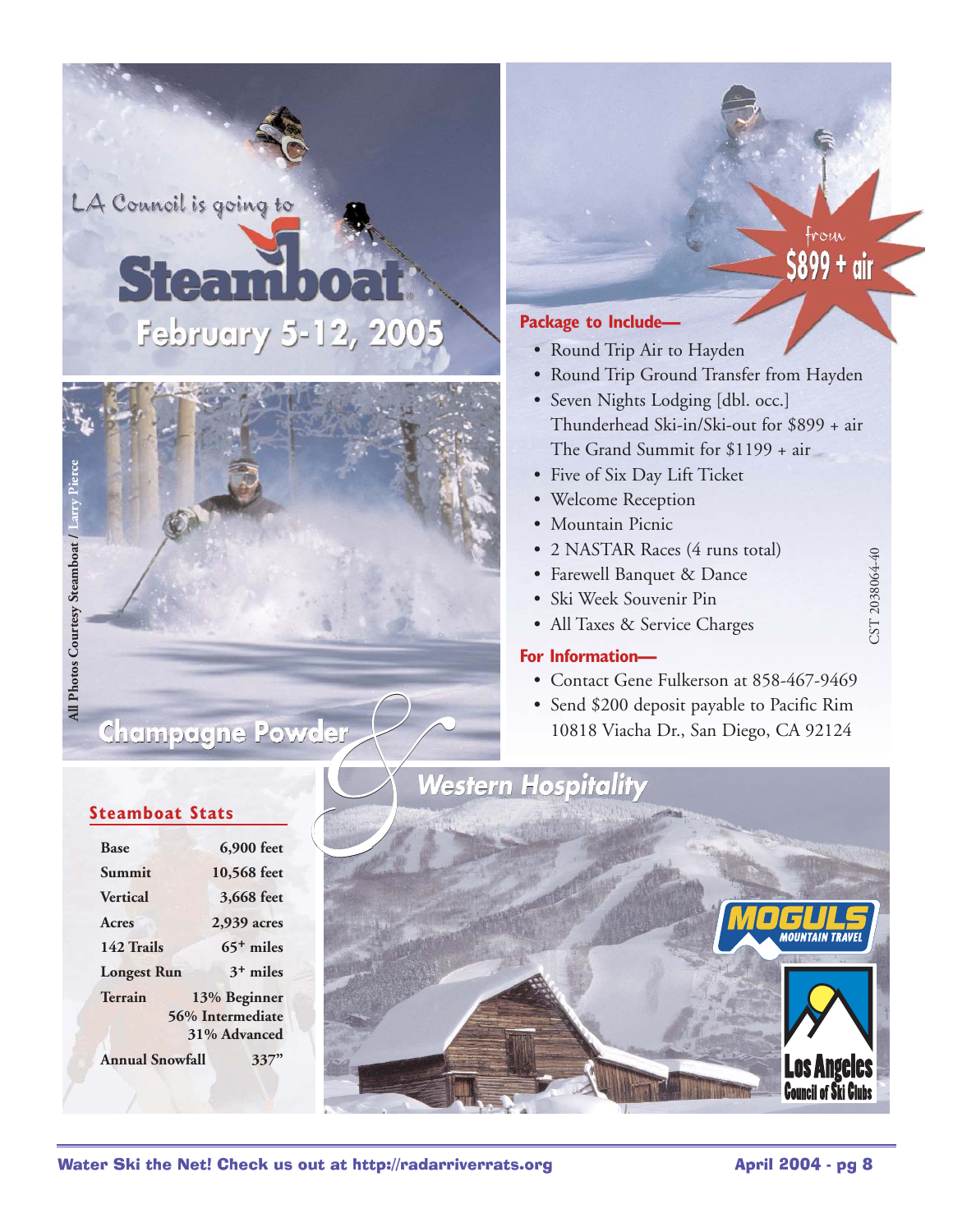# **2004 HEASB Water Ski Club Reservation Application**

(Please, **ONE** reservation form and **ONE** check for **EACH** person **EACH** trip)

| <b>Circle Trip Date:</b> $6/4-6$ $6/18-20$                                                                                                                                                                                                                  | $7/23-25$<br>7/9-11<br>$8/6 - 8$ | $8/20 - 22$<br>$9/10-12$ $9/24-26$<br>$10/8-10$ $10/22-24$                                                                                                                                                                                                                                                                                                                                                                                                                                                                                                                                                                                                                                                                                                                                                                                                                                                                                                                                    |  |
|-------------------------------------------------------------------------------------------------------------------------------------------------------------------------------------------------------------------------------------------------------------|----------------------------------|-----------------------------------------------------------------------------------------------------------------------------------------------------------------------------------------------------------------------------------------------------------------------------------------------------------------------------------------------------------------------------------------------------------------------------------------------------------------------------------------------------------------------------------------------------------------------------------------------------------------------------------------------------------------------------------------------------------------------------------------------------------------------------------------------------------------------------------------------------------------------------------------------------------------------------------------------------------------------------------------------|--|
| Name: 1000 million and 1000 million and 1000 million and 1000 million and 1000 million and 1000 million and 1000 million and 1000 million and 1000 million and 1000 million and 1000 million and 1000 million and 1000 million                              |                                  | E-mail:                                                                                                                                                                                                                                                                                                                                                                                                                                                                                                                                                                                                                                                                                                                                                                                                                                                                                                                                                                                       |  |
|                                                                                                                                                                                                                                                             |                                  |                                                                                                                                                                                                                                                                                                                                                                                                                                                                                                                                                                                                                                                                                                                                                                                                                                                                                                                                                                                               |  |
|                                                                                                                                                                                                                                                             |                                  |                                                                                                                                                                                                                                                                                                                                                                                                                                                                                                                                                                                                                                                                                                                                                                                                                                                                                                                                                                                               |  |
|                                                                                                                                                                                                                                                             |                                  | Phone: (                                                                                                                                                                                                                                                                                                                                                                                                                                                                                                                                                                                                                                                                                                                                                                                                                                                                                                                                                                                      |  |
| My reservation is for the following: _________Water skier \$94 __________Non-skier child (5-11) \$18                                                                                                                                                        |                                  | Non-skier \$45 _______Child (4 and under) \$0                                                                                                                                                                                                                                                                                                                                                                                                                                                                                                                                                                                                                                                                                                                                                                                                                                                                                                                                                 |  |
|                                                                                                                                                                                                                                                             |                                  | Make check payable and send with this form to: HEASB WATER SKI CLUB, P.O. Box 3080, El Segundo, CA 90245.                                                                                                                                                                                                                                                                                                                                                                                                                                                                                                                                                                                                                                                                                                                                                                                                                                                                                     |  |
| right to reject a reservation. For further information, call Craig before 9 pm at 562-627-3812.                                                                                                                                                             |                                  | Reservations must be received two weeks before the trip. Cancellation must be received IN WRITING AT LEAST TWO<br>WEEKS before trip date. No substitutions without the Trip Coordinator's permission. The HEASB Water Ski Club reserves the                                                                                                                                                                                                                                                                                                                                                                                                                                                                                                                                                                                                                                                                                                                                                   |  |
| REQUIRED CARPOOL INFORMATION (your form may be returned if not complete)                                                                                                                                                                                    |                                  |                                                                                                                                                                                                                                                                                                                                                                                                                                                                                                                                                                                                                                                                                                                                                                                                                                                                                                                                                                                               |  |
| specific carpool is not guaranteed. Carpools will be non-smoking.                                                                                                                                                                                           |                                  | The Trip Coordinator will arrange carpools for those wishing to travel with the club. First priority is given to vehicles pulling boats<br>or hauling supplies. Volunteer drivers are needed to provide the remaining transportation, taking AT LEAST two passengers and/or<br>food/drinks. Each passenger will pay the carpool driver for transportation expenses, an amount determined by the driver (typically<br>\$10-\$24). Most carpools leave the LA area on Friday after work and arrive at Park Moabi around midnight. Drivers of arranged/<br>approved carpools will be reimbursed for campground fees <u>AFTER</u> the trailer's packed on Sunday, about 2 pm. Your request for a                                                                                                                                                                                                                                                                                                  |  |
| I agree to carpool as arranged/approved by the Club.<br>I am available to drive my vehicle to the river.<br>I prefer a ride to the River. Carpool Driver Preference:<br>• Other bulky items?<br>board members and then on a first come, first serve basis.) |                                  | NOTE: If you choose not to carpool, you will be required to pay campground fees (\$18 per night or \$6 per day use).<br>• In addition, I have room for: #cases drinks: ____________ #coolers: ________ #bags food: _______ #skis: ______<br>I would like a hookup on the point. (A limited number of hook-ups are available. Priority will be given to boat drivers,<br>• Hook-ups will be assigned on a first signed-up basis. Hook-ups are \$35 a night. We reimburse up to \$18 a night.<br>I am willing to be a trip leader (reimbursement will be based on people count up to \$94 per trip leader).                                                                                                                                                                                                                                                                                                                                                                                     |  |
|                                                                                                                                                                                                                                                             |                                  |                                                                                                                                                                                                                                                                                                                                                                                                                                                                                                                                                                                                                                                                                                                                                                                                                                                                                                                                                                                               |  |
| <b>MEMBERSHIP</b><br>the location listed on the membership form. (DO NOT INCLUDE MEMBERSHIP WITH THIS FORM.)                                                                                                                                                |                                  | You must be a member of the HEASB Water Ski Club. The membership fee and application MUST be sent to Cathy Combs at                                                                                                                                                                                                                                                                                                                                                                                                                                                                                                                                                                                                                                                                                                                                                                                                                                                                           |  |
| I have paid my membership fee: ________ (Initial) (Non-skiers aged 0-11, membership not required)                                                                                                                                                           |                                  |                                                                                                                                                                                                                                                                                                                                                                                                                                                                                                                                                                                                                                                                                                                                                                                                                                                                                                                                                                                               |  |
| WAIVER MUST BE SIGNED AND ACCOMPANY PAYMENT                                                                                                                                                                                                                 |                                  | I am aware that participation in the RADAR RIVER RATS' events, has, in addition to the usual risks, dangers and hazards<br>associated with travel, water skiing, air chairing, skurfing and boating, including, but not limited to: boarding, riding and dis-<br>embarking boats; changing weather conditions, exposed rock, earth, trees or other natural objects; the condition of the water,<br>skis and boats; impact or collision with other skiers, boaters, jet skiers; the failure to ski safely or within one's own ability or<br>within designated areas; negligence of other skiers, boaters and jet skiers and negligence on the part of the organizations or<br>their staff. I am also aware that the risks, dangers and hazards referred to above exist throughout the area and that many are<br>unmarked. I FREELY ACCEPT AND FULLY ASSUME ALL SUCH RISKS, DANGERS AND HAZARDS AND THE<br>POSSIBILITY OF PERSONAL INJURY, DEATH, PROPERTY DAMAGE OR LOSS, RESULTING THEREFROM. |  |

**PARTICIPANT** (Please print clearly) **SIGNATURE** (Parent if under age)